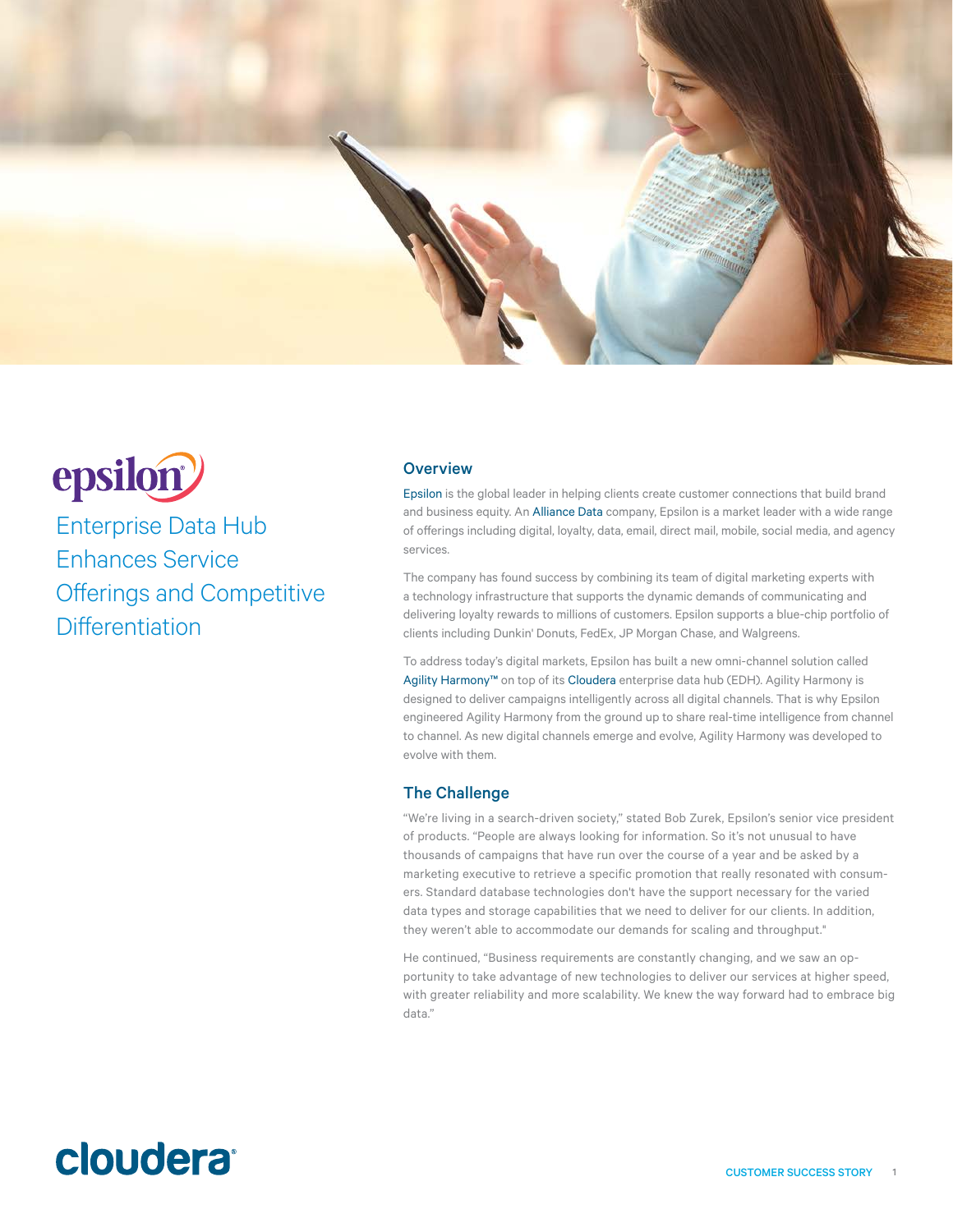## Key Highlights

#### Industry

• Marketing Services

#### Locations

- Headquarters: Irving, TX, USA
- Global presence

#### Business Application Supported

• Enterprise data hub empowering digital marketing services portfolio

#### Impact

- Ability to offer unprecedented levels of capability and speed of execution
- Enhanced competitive differentiation

#### Technologies in Use

- Hadoop Platform: Cloudera Enterprise
- Hadoop Components: Apache Sentry, Apache Sqoop, Cloudera Manager, Impala
- Servers: Dell
- Infrastructure as a Service: OpenStack
- Analytic Tool: SAS
- BI Tools: SAP Business Objects, Tableau

#### Big Data Scale

• More than 10 PB on the EDH

With this in mind, Epsilon set out to build a next-generation marketing solution that would help its clients gain a 360-degree customer view so they could deliver the right message to the right audience, at the right time, and on the right device or channel. The marketing solution would need to ingest, process, and act upon massive quantities of data, much of that being unstructured text-based messaging.

Zurek recalled, "Our research quickly led us to [Apache Hadoop](http://www.cloudera.com/content/cloudera/en/about/hadoop-and-big-data.html), which excels at handling the huge volumes of data we have, and subsequently to Cloudera, the longest standing and largest provider of [Hadoop-based software,](http://www.cloudera.com/content/cloudera/en/products-and-services/cloudera-enterprise.html) [support](http://www.cloudera.com/content/cloudera/en/products-and-services/cloudera-support.html), and [services.](http://www.cloudera.com/content/cloudera/en/products-and-services/professional-services.html)"

In evaluating commercial Hadoop vendors, Epsilon decided to move forward with Cloudera based on a number of key factors:

- Rapid innovation and industry leadership
- Comprehensive expertise and ability to support all aspects of the Big Data ecosystem, beyond core Hadoop
- Affordability at large scale
- Reliability and security

The "enterprise data hub" vision that Cloudera articulates in the market particularly resonated with the Epsilon team. Zurek elaborated, "A key reason for embracing the enterprise data hub model had to do with the 'three Vs' of big data; volume, velocity, and variety."

## The Solution

Epsilon signed up for a [Cloudera Enterprise](http://www.cloudera.com/content/cloudera/en/products-and-services/cloudera-enterprise.html) subscription, leveraging tools including [Apache Sentry](http://www.cloudera.com/content/cloudera/en/products-and-services/cdh/sentry.html) (incubating), [Cloudera Manager](http://www.cloudera.com/content/cloudera/en/products-and-services/cloudera-enterprise/cloudera-manager.html), and [Impala](http://www.cloudera.com/content/cloudera/en/products-and-services/cdh/impala.html) to create the foundation for its next generation digital messaging platform.

Epsilon's Cloudera-powered EDH provides a platform capable of handling a variety of different workloads. It also is highly effective in coordinating the wide number of communication channels the company uses. The technology needed to be able to rapidly ingest massive amounts of structured, unstructured, and semi-structured data; frequently exceeding ten petabytes (PB) of information.

"One of the great things about the Hadoop architecture is that we can use industry standard hardware and scale as needed without being restricted to a specific vendor or model type. In addition, the critical service elements that we offer to our own clients such as data security, reliability, redundancy and automatic failover and recovery—are already present in the Cloudera platform."

Zurek continued, "As much as we were impressed by Hadoop, we viewed Impala as the game changer for us. It runs natively in Hadoop and enables us to give our clients the ability to expediently segment their own campaign lists using all the available data. Being able to perform complex partitioning allows for far greater granularity and personalization, and Impala's open source, interactive SQL capabilities enable clients to greatly enhance the effectiveness of each of their campaigns."

### Impact: Capabilities, Cost, and Confidence

The new architecture permits Epsilon to offer clients immediate access to all information relating to every campaign they've ever conducted. "By holding everything in a single logical repository, clients can take advantage of Hadoop's native services and a new class of data-driven applications that run on top of the infrastructure. For example, by using segmentation tools built on the data hub, clients can instantly target a micro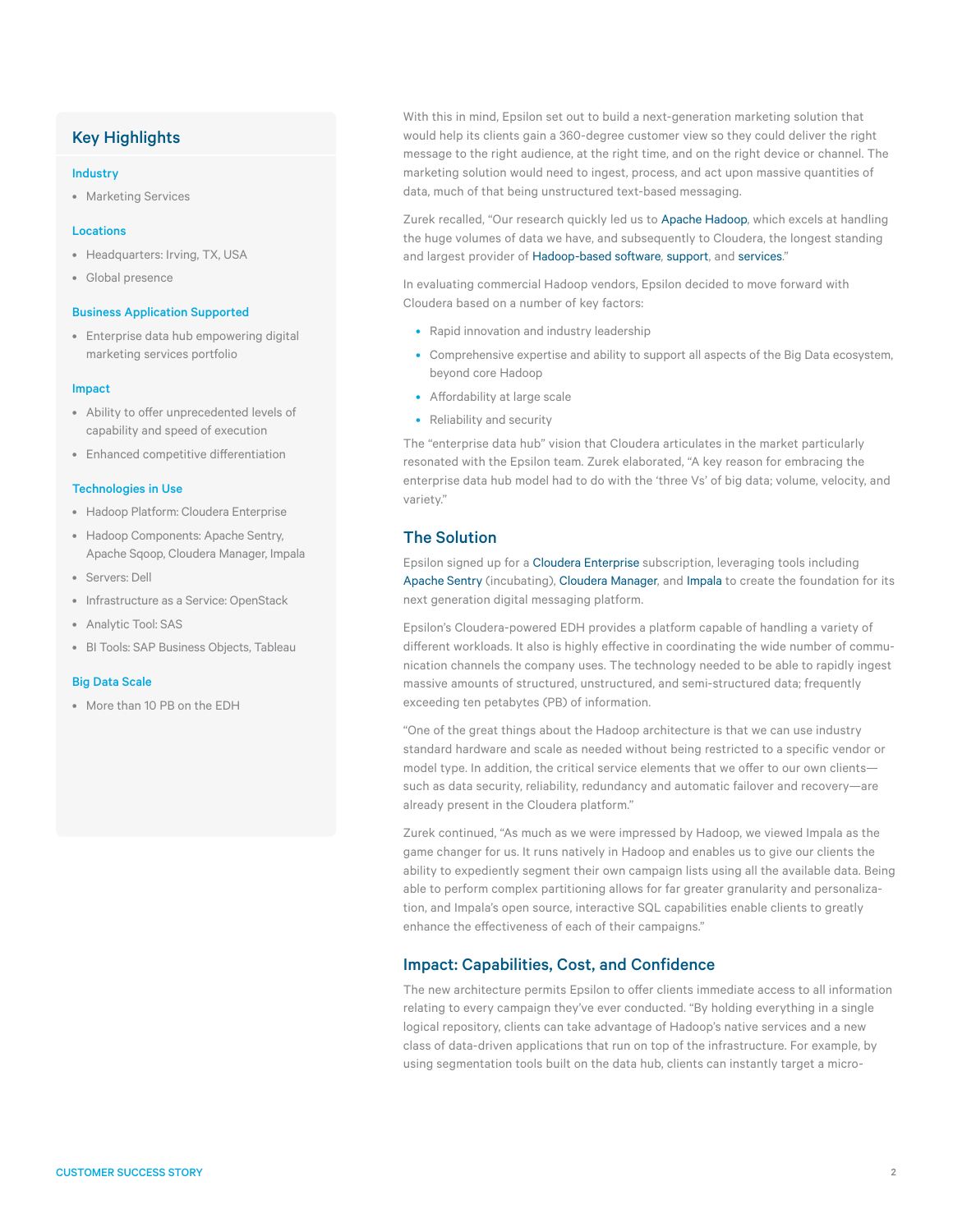demographic on the fly. Previously, the only way of achieving this with our legacy systems was to invest in, and deploy, a significant amount of additional processing power," Zurek noted. "We also were very impressed with the capabilities provided by Sentry, an enterprise-grade big data security module, and the bulk data transfer abilities of the Apache Sqoop toolset."

The digital marketing industry is evolving at a rapid pace. "It's imperative to have agility; we're constantly discovering new ways to communicate and we need to be able to rapidly embrace all of the emerging options. On top of this, there are trends towards using innovative pricing models, so it is critical that any platform we implement is able to adapt to the dynamic needs of the company on both the business and technology levels. We feel that our new infrastructure optimally positions us to be able to rapidly capitalize on any opportunities that present themselves," reflected Zurek.

With the EDH, Epsilon is leveraging a comprehensive set of data for its customers and recently introduced the ability to spontaneously combine offline data with online data; this helps customers enrich their own segmentation models and enhance the relevance of the end consumer's online experience. "We have just announced a significant partnership with a top social media provider to ensure that its users get an optimized personalized marketing experience," said Zurek. "We've been told that this is one of the best end user experiences ever seen in the campaign management space. And all of this is based on the new platform."

Agility Harmony offers a centralized solution for managing email and cross-channel campaigns, along with real-time optimization of results. "We can provide our clients with advanced levels of data segmentation, all of which are powered by the Hadoop infrastructure and Cloudera. The dramatic speed that we're getting out of the Hadoop environment is allowing us to offer things that our previous environment just couldn't support. We're definitely able to achieve the volume, velocity, and variety we need," stated Zurek.

He concluded, "The Hadoop/Cloudera pairing is very significant for Epsilon; it gives us the business agility, affordability, and speed of execution that is critical for our continued success. The ability to scale using standard hardware and the choice of such a sophisticated set of supporting capabilities makes it truly compelling."

"The Hadoop/Cloudera pairing is very significant for Epsilon; it gives us the business agility, affordability, and speed of execution that is critical for our continued success. The ability to scale using standard hardware and the choice of such a sophisticated set of supporting capabilities makes it truly compelling."

Bob Zurek, senior vice president of products, Epsilon